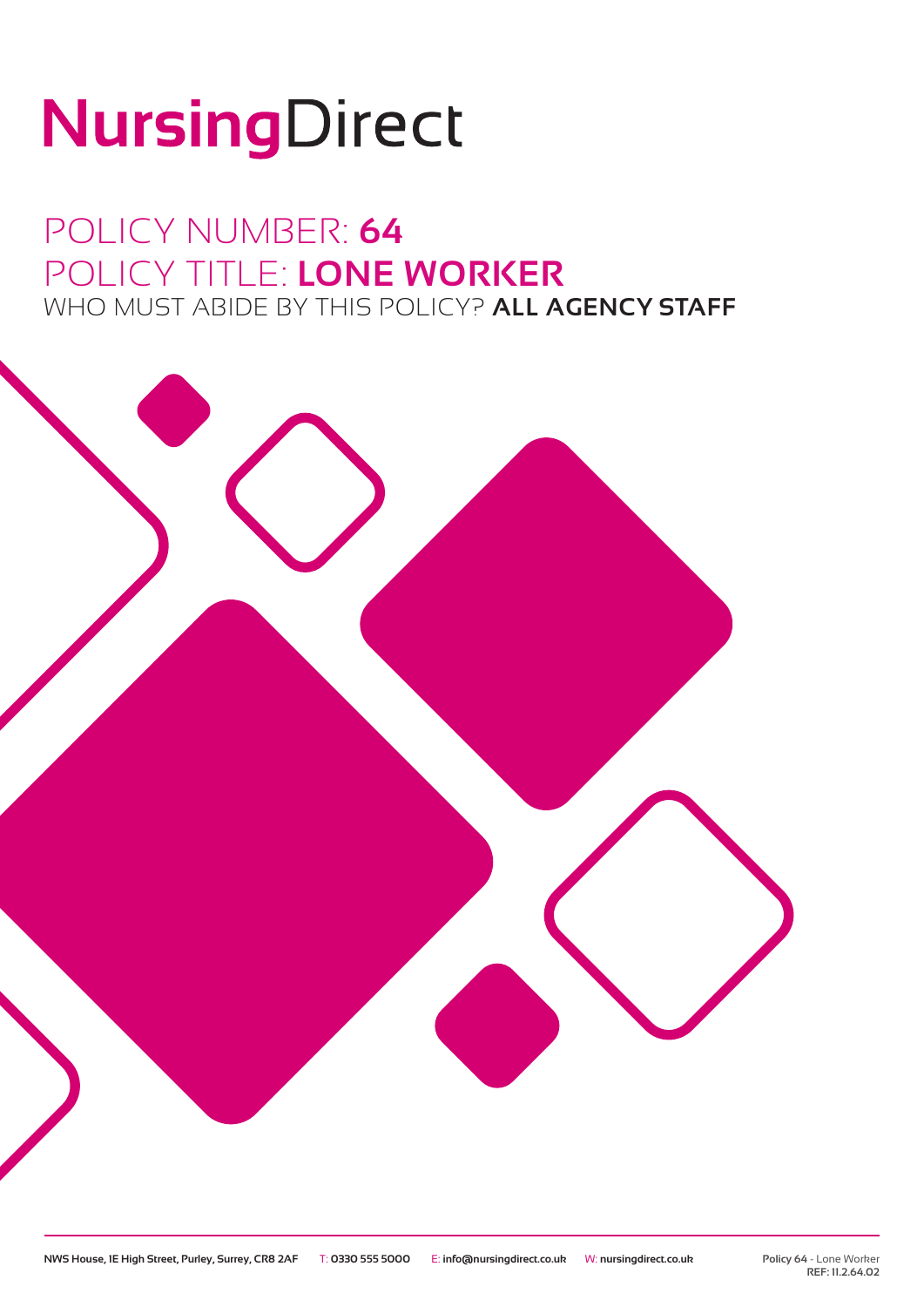#### LONE WORKER

#### **THE PURPOSE OF THIS POLICY**

To inform staff of our Lone Worker Policy.

#### **LONE WORKERS POLICY**

**On many occasions agency workers will be required to work alone the health and safety of these individuals are of the utmost importance to Nursing Direct.**

We will put in place every possible measure to ensure agency workers have:

• A risk assessment that will identify hazards at work, assessment of the risks involved and where necessary measures and strategies will be put in place to minimise and control the risk.

- The appropriate training at induction and on an annual basis; this will include fire safety training and training on the use of PPE.
- Nursing Direct will provide protective equipments such as gloves and train the temporary worker on the correct disposal methods of such items.
- Nursing Direct will ensure that where required there is back up for a lone worker and the lone worker is aware of how to call for assistance in all situations.
- The nature of the service and the level of risk involved in each assignment will determine the level of supervision checks required.
- Nursing Direct commits to supervision checks at least six monthly.

Overall, Nursing Direct will take into account each situation as a standalone and assess it accordingly and will ensure that prior to accepting any service each temporary worker is aware of the procedures that they should follow in various circumstances in line with the customer care plan and risk assessment.

#### **APPENDIX 1 HAZARD CHECKLIST COVERED IN INDUCTION TRAINING**

| <b>HAZARDS</b>                                                                                                                           | QUESTIONS NURSING DIRECT HAVE PUT MEASURES IN PLACE TO<br><b>ENSURE SAFETY FOR LONE WORKER</b>                                                                                                                                                                                                                                                                                            | <b>INDICATE IF</b><br><b>IN PLACE</b> |
|------------------------------------------------------------------------------------------------------------------------------------------|-------------------------------------------------------------------------------------------------------------------------------------------------------------------------------------------------------------------------------------------------------------------------------------------------------------------------------------------------------------------------------------------|---------------------------------------|
| Office staff not available to answer<br>queries out of hours                                                                             | Is there a staff member available out of hours to answer queries?                                                                                                                                                                                                                                                                                                                         | Yes                                   |
| Sudden illness of the care worker                                                                                                        | Does the care worker know who to call?<br>Do you have anyone in the organisation that can take over the scheduled visits at<br>short notice?                                                                                                                                                                                                                                              | <b>Yes</b>                            |
| Inadequate rest periods                                                                                                                  | Does the care worker know what rest periods they are entitled to? Does the care<br>worker know the risk to their safety of not taking adequate rest periods?                                                                                                                                                                                                                              | Yes                                   |
| Being accosted by people on the<br>street in quiet areas, during darkness<br>or on public transport                                      | Has the care worker had training on how to deal with this? Can the care worker<br>summon help easily?                                                                                                                                                                                                                                                                                     | Yes                                   |
| Travelling on public transport                                                                                                           | Does the care worker know the departure and arrival times for their transport? Does<br>the care worker have the correct fare available? Has the care worker had training<br>on how to keep him/ herself safe when travelling on public transport? Can the care<br>worker wait in well-lit areas for transport?                                                                            | Yes                                   |
| Having to park in unlit, isolated areas                                                                                                  | Has the care worker had training on how to keep him/ herself safe when working at<br>night? Does the organisation consider parking facilities at night during assessment?                                                                                                                                                                                                                 | Yes                                   |
| Violence from people on the street,<br>other drivers, from people being<br>visited or their friends/relatives or<br>from aggressive pets | Has any aggressive behaviour from people or animals been picked up on<br>assessment? Has the care worker been trained in dealing with violent or aggressive<br>behaviour? Has the care worker had training on keeping themselves safe? Does<br>the organisation know where the care worker is at set periods throughout the day?<br>Does the care worker know who to call to summon help? | Yes                                   |
| Accidents from chemicals used for<br>cleaning                                                                                            | Has the care worker had training on how to handle chemicals? Has the care worker<br>been provided with PPE? Does the care worker know how to use and dispose of<br>PPE correctly?                                                                                                                                                                                                         | Yes                                   |
| Handling cash for shopping for people<br>using the service                                                                               | Has the care worker had training in how to deal with cash? Does the care worker<br>know who to contact in an emergency? Has the care worker had training in how to<br>keep him/ herself safe?                                                                                                                                                                                             | Yes                                   |
| Car break-ins                                                                                                                            | Does the care worker know who to contact in an emergency? Has the care worker<br>had training on how to travel around safely?                                                                                                                                                                                                                                                             | Yes                                   |
| Theft                                                                                                                                    | Does the care worker know who to contact in an emergency? Has the care worker<br>had training on how to keep him/herself safe?                                                                                                                                                                                                                                                            | Yes                                   |
| Hazardous driving conditions                                                                                                             | Has the care worker had training on how to keep him/herself safe when travelling<br>around? Does the care worker know they should not put their own safety at risk?<br>Does the care worker know when to take breaks or stop driving?                                                                                                                                                     | Yes                                   |
| <b>Breakdowns</b>                                                                                                                        | Does the organisation keep the details of care worker's car, e.g. tax, insurance, MOT,<br>breakdown cover? Has the care worker had training on how to keep him/herself<br>safe in the event of a car breakdown?                                                                                                                                                                           | Yes                                   |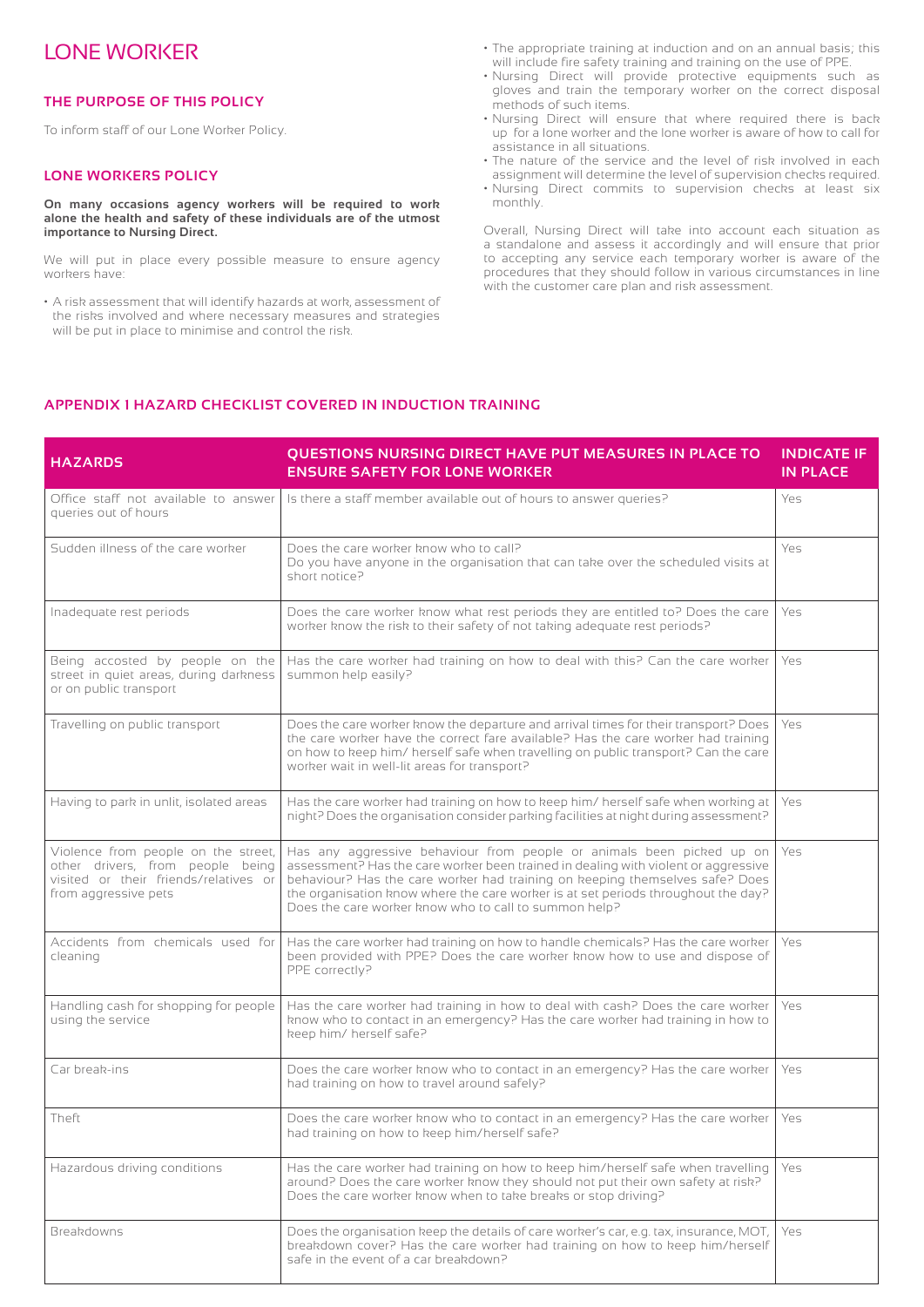#### **APPENDIX 1 HAZARD CHECKLIST COVERED IN INDUCTION TRAINING**

| <b>HAZARDS</b>                                                               | <b>QUESTIONS NURSING DIRECT HAVE PUT MEASURES IN PLACE TO</b><br><b>ENSURE SAFETY FOR LONE WORKER</b>                                                                                                                                                                         | <b>INDICATE IF</b><br><b>IN PLACE</b> |
|------------------------------------------------------------------------------|-------------------------------------------------------------------------------------------------------------------------------------------------------------------------------------------------------------------------------------------------------------------------------|---------------------------------------|
| Car accidents                                                                | Has the care worker been trained in how to deal with accidents? Has the care<br>worker been trained in first aid? Does the organisation supply lone workers with<br>first aid kits? Does the organisation know where the care worker is at set periods<br>throughout the day? | Yes                                   |
| Accidents from equipment at the<br>address visited                           | Has the care worker been trained in how to deal with accidents? Has the care<br>worker been trained in first aid? Does the organisation supply lone workers with<br>first aid kits?                                                                                           | Yes                                   |
| Collecting<br>medicines<br>(including)<br>controlled drugs from pharmacists) | Has the care worker had training in how to collect medication safely? Does the care<br>worker know who to contact in an emergency? Has the care worker had training in<br>how to keep him/herself safe?                                                                       | Yes                                   |
| Risk of catching infectious diseases                                         | Has the care worker had training in how to prevent and control the spread of<br>infection? Has the care worker been provided with PPE? Does the care worker<br>know how to use and dispose of PPE correctly?                                                                  | Yes                                   |
| Lifting and handling problems                                                | Has the care worker been trained in lifting and handling techniques? Has the care<br>worker been trained in using equipment? Does the organisation adopt a 'buddy'<br>system to meet up for joint visits?                                                                     | Yes                                   |

#### **APPENDIX 2 LONE WORKER RISK ASSESSMENT TEMPLATE**

#### **Key 1 = Low 2 = Medium 3 = High**

| <b>IDENTIFIED</b><br><b>HAZARD</b> | <b>LIKELIHOOD</b><br>OF HAZARD<br><b>OCCURRING</b> | <b>SEVERITY</b><br><b>OF HAZARD</b><br><b>OCCURRING</b> | <b>RISK LEVEL</b><br>(LIKELIHOOD X<br><b>SEVERITY)</b> | <b>COUNTER</b><br><b>MEASURES</b> | <b>ADDITIONAL</b><br><b>REQUIREMENTS</b> |
|------------------------------------|----------------------------------------------------|---------------------------------------------------------|--------------------------------------------------------|-----------------------------------|------------------------------------------|
|                                    |                                                    |                                                         |                                                        |                                   |                                          |
|                                    |                                                    |                                                         |                                                        |                                   |                                          |
|                                    |                                                    |                                                         |                                                        |                                   |                                          |
|                                    |                                                    |                                                         |                                                        |                                   |                                          |
|                                    |                                                    |                                                         |                                                        |                                   |                                          |
|                                    |                                                    |                                                         |                                                        |                                   |                                          |
|                                    |                                                    |                                                         |                                                        |                                   |                                          |
|                                    |                                                    |                                                         |                                                        |                                   |                                          |
|                                    |                                                    |                                                         |                                                        |                                   |                                          |
|                                    |                                                    |                                                         |                                                        |                                   |                                          |
|                                    |                                                    |                                                         |                                                        |                                   |                                          |
|                                    |                                                    |                                                         |                                                        |                                   |                                          |
|                                    |                                                    |                                                         |                                                        |                                   |                                          |
|                                    |                                                    |                                                         |                                                        |                                   |                                          |
|                                    |                                                    |                                                         |                                                        |                                   |                                          |
|                                    |                                                    |                                                         |                                                        |                                   |                                          |
|                                    |                                                    |                                                         |                                                        |                                   |                                          |